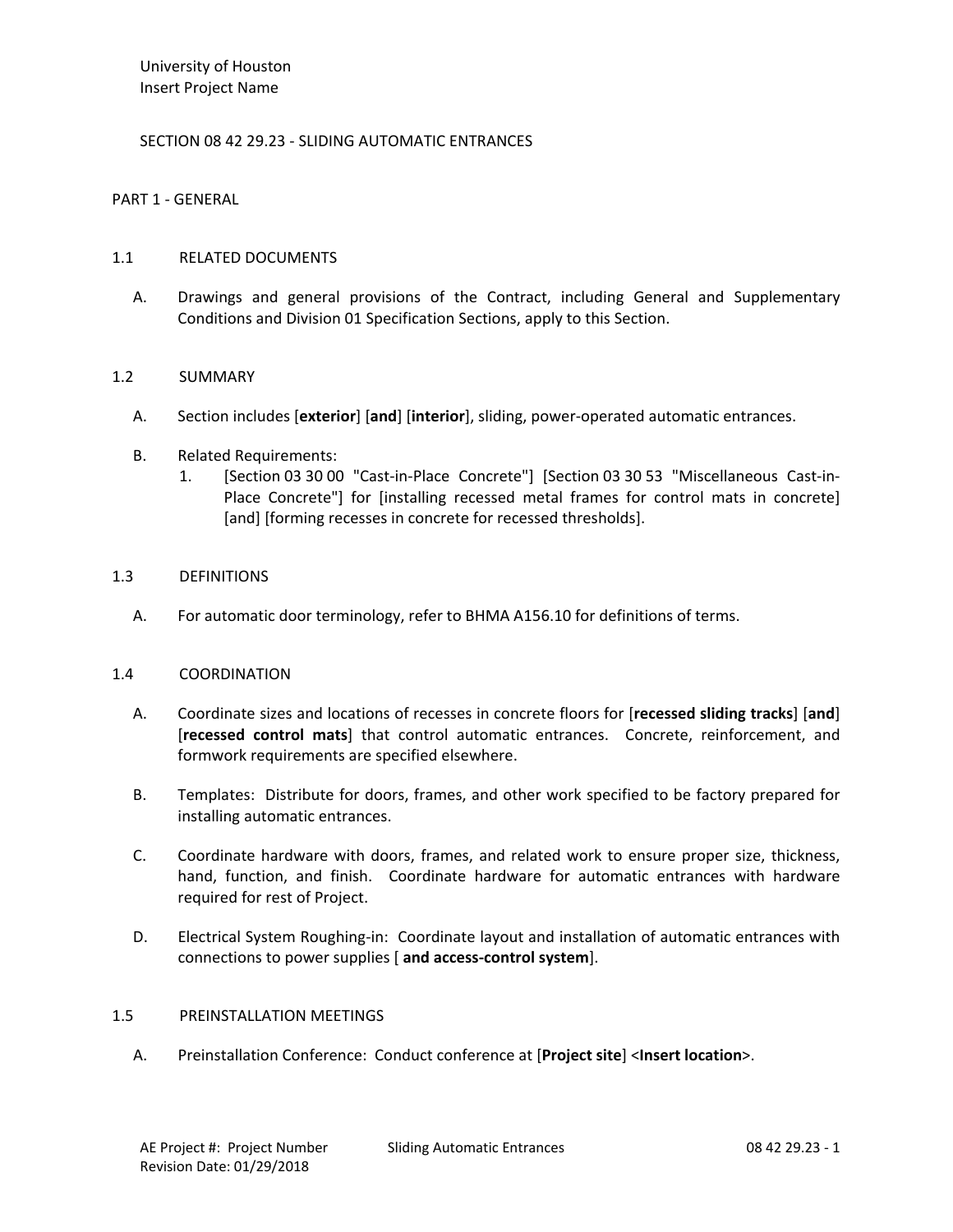## 1.6 ACTION SUBMITTALS

- A. Product Data: For each type of product.
	- 1. Include construction details, material descriptions, dimensions of individual components and profiles, and finishes for automatic entrances.
	- 2. Include rated capacities, operating characteristics, electrical characteristics, and furnished specialties and accessories.
- B. Shop Drawings: For automatic entrances.

If custom components are required and detailed or isometric Shop Drawing are acceptable, insert provisions in a subparagraph below. If Drawings are insufficient, insert provisions for samples in "Samples for Verification" Paragraph below to indicate details of assembly.

- 1. Include plans, elevations, sections, hardware mounting heights, and attachment details.
- 2. Indicate dimensions, weights, loads, required clearances, method of field assembly, components, and location and size of each field connection.
- 3. Include diagrams for power, signal, and control wiring.
- 4. Indicate locations of activation and safety devices.
- 5. Include hardware schedule and indicate hardware types, functions, quantities, and locations.
- C. Samples for Initial Selection: For units with factory-applied [**color**] [**and**] [**metal-clad**] finishes. 1. Include Samples of hardware and accessories involving color or finish selection.
- D. Samples for Verification: For each type of exposed finish required, in manufacturer's standard sizes.
- E. Delegated-Design Submittal: For automatic entrances.

# 1.7 INFORMATIONAL SUBMITTALS

- A. Qualification Data: For [Installer] [manufacturer] [Certified Inspector].
- B. Product Certificates: For each type of automatic entrance.[ Include emergency-exit features of automatic entrances serving as a required means of egress.]
- C. Product Test Reports: For each type of automatic entrance, for tests performed by a qualified testing agency.
- D. Field quality-control reports.
- E. Sample Warranties: For manufacturer's special warranties.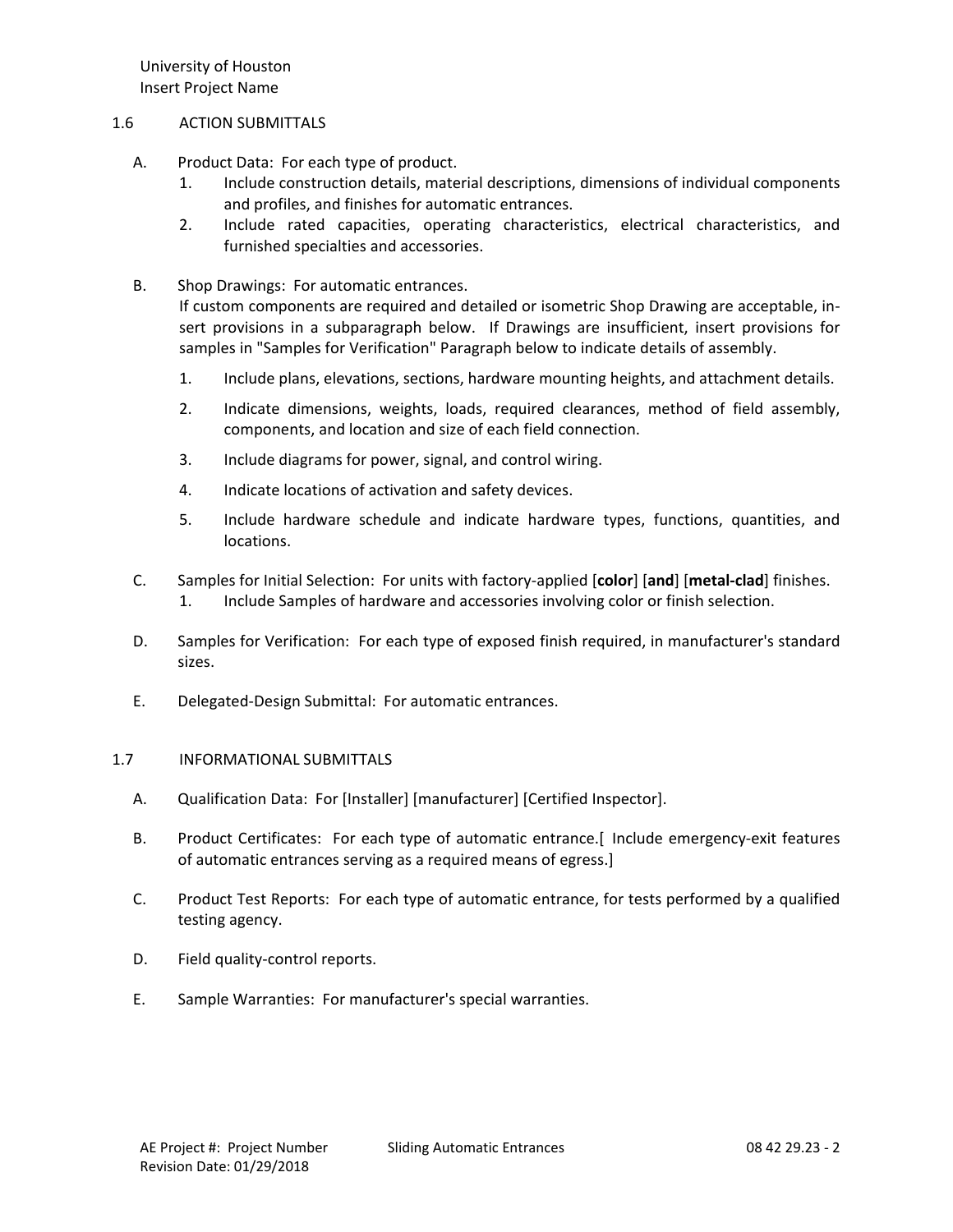## 1.8 CLOSEOUT SUBMITTALS

A. Operation and Maintenance Data: For automatic entrances, safety devices, and control systems to include in operation and maintenance manuals.

# 1.9 QUALITY ASSURANCE

- A. Manufacturer Qualifications: A manufacturer with company certificate issued by AAADM indicating that manufacturer has a Certified Inspector on staff.
- B. Installer Qualifications: Manufacturer's authorized representative who is trained and approved for installation and maintenance of units required for this Project[ **and who employs a Certified Inspector**]. Automatic Sliding Door units must be installed by "AAADM" Certified Trained Technicians. Certification Numbers must be presented prior to commencing work.
	- 1. Maintenance Proximity: Not more than [**two**] <**Insert number**> hours' normal travel time from Installer's place of business to Project site.
- C. Certified Inspector Qualifications: Certified by AAADM.
- D. Doors shall meet performance design criteria of the following standards:

ANSI/BHMA 156.10 NFPA 101 Underwriters Laboratories UL 325 International Building Code (IBC) International Conference of Building Officials (ICBO) Building Officials and Code Administrators International (BOCA) National Association of Architectural Metal Manufacturers (NAAMM) American Architectural Manufacturers Association (AAMA) American Association of Automatic Door Manufacturers (AAADM)

# 1.10 WARRANTY

- A. Special Warranty: Manufacturer agrees to repair or replace components of automatic entrances that fail in materials or workmanship within specified warranty period.
	- 1. Failures include, but are not limited to, the following:
		- a. Structural failures including, but not limited to, excessive deflection.
		- b. Faulty operation of operators, controls, and hardware.
		- c. Deterioration of metals, metal finishes, and other materials beyond normal weathering and use.
	- 2. Warranty Period: **Two** years from date of Substantial Completion.
- B. Special Finish Warranty: Manufacturer agrees to repair or replace components on which finishes fail in materials or workmanship within specified warranty period.
	- 1. Deterioration includes, but is not limited to, the following:
		- a. Color fading more than 5 Hunter units when tested according to ASTM D 2244.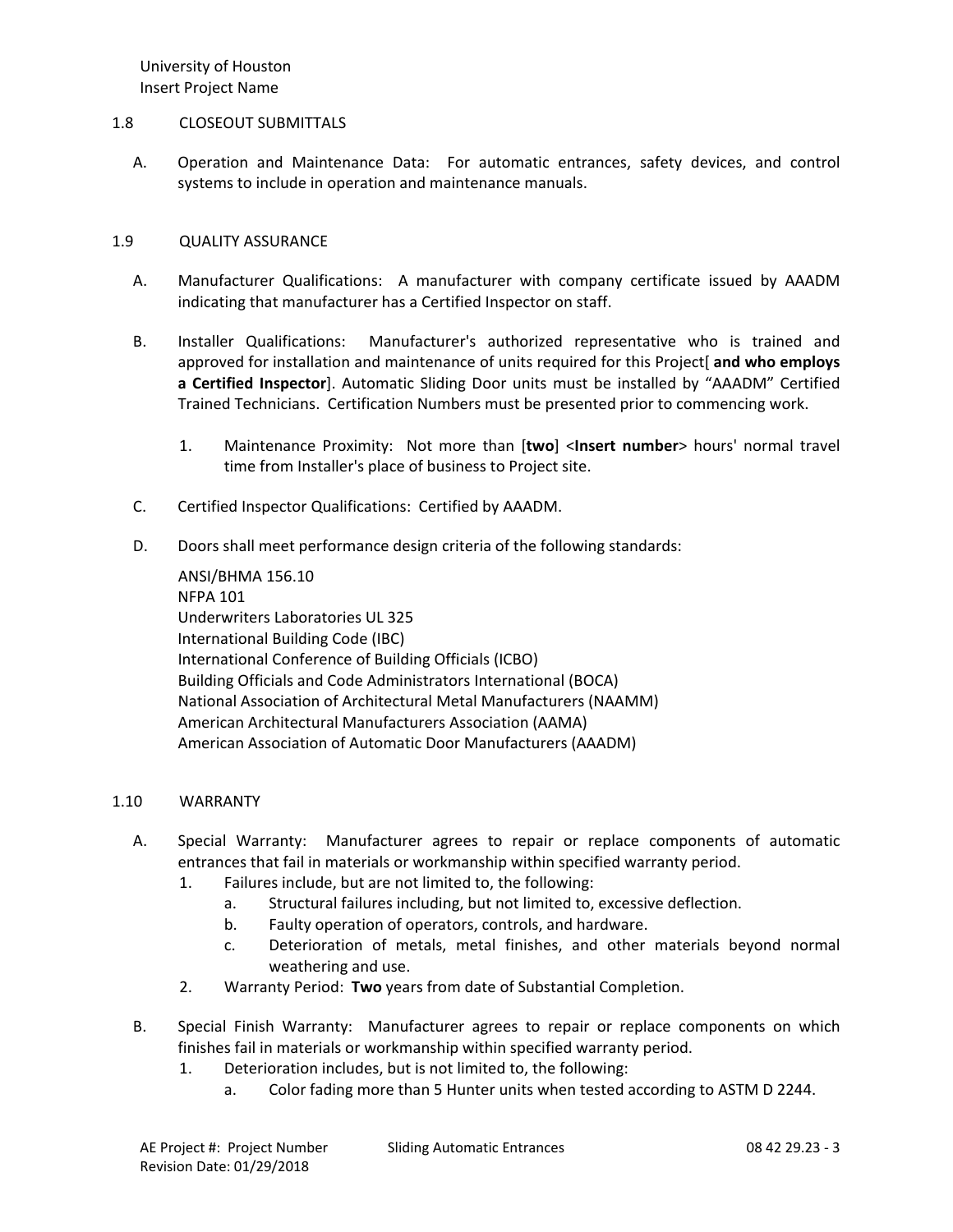- b. Chalking in excess of a No. 8 rating when tested according to ASTM D 4214.
- c. Cracking, checking, peeling, or failure of paint to adhere to bare metal.
- 2. Warranty Period: [**Five**] [**10**] [**20**] <**Insert number**> years from date of Substantial Completion.

#### PART 2 - PRODUCTS

#### 2.1 AUTOMATIC ENTRANCE ASSEMBLIES

- A. Source Limitations: Obtain sliding automatic entrances from single source from single manufacturer.
- B. Electrical Components, Devices, and Accessories: Listed and labeled as defined in NFPA 70, by a qualified testing agency, and marked for intended location and application.
- C. Power-Operated Door Standard: BHMA A156.10.

#### 2.2 PERFORMANCE REQUIREMENTS

- A. Delegated Design: Engage a qualified professional engineer, as defined in Section 01 40 00 "Quality Requirements," to design automatic entrances.
- B. Structural Performance: Automatic entrances shall withstand the effects of gravity loads and the following loads and stresses within limits and under conditions indicated according to [**ASCE/SEI 7**] <**Insert requirement**>.
	- 1. Wind Loads: <**Insert loads**>.
- C. Windborne-Debris Impact Resistance: Automatic entrances shall pass [large-missile-impact] [small-missile-impact] and cyclic-pressure tests of [ASTM E 1996 according to the IBC] <Insert testing and code requirements> for [Wind Zone 1] [Wind Zone 2] [Wind Zone 3] [Wind Zone 4].
- D. Thermal Movements: Allow for thermal movements from ambient and surface temperature changes.
	- 1. Temperature Change: 120 deg F, ambient; 180 deg F, material surfaces.
- E. Operating Temperature Range: Automatic entrances shall operate within minus 20 to plus 122 deg F .
- F. Air Infiltration: Maximum air leakage through fixed glazing and framing areas of 1.25 cfm/sq. ft. of fixed entrance-system area when tested according to ASTM E 283 at a minimum staticair-pressure difference of 1.57 lbf/sq. ft. .
- G. Opening Force:
	- 1. Power-Operated Doors: Not more than 50 lbf required to manually set door in motion if power fails, and not more than 15 lbf required to open door to minimum required width.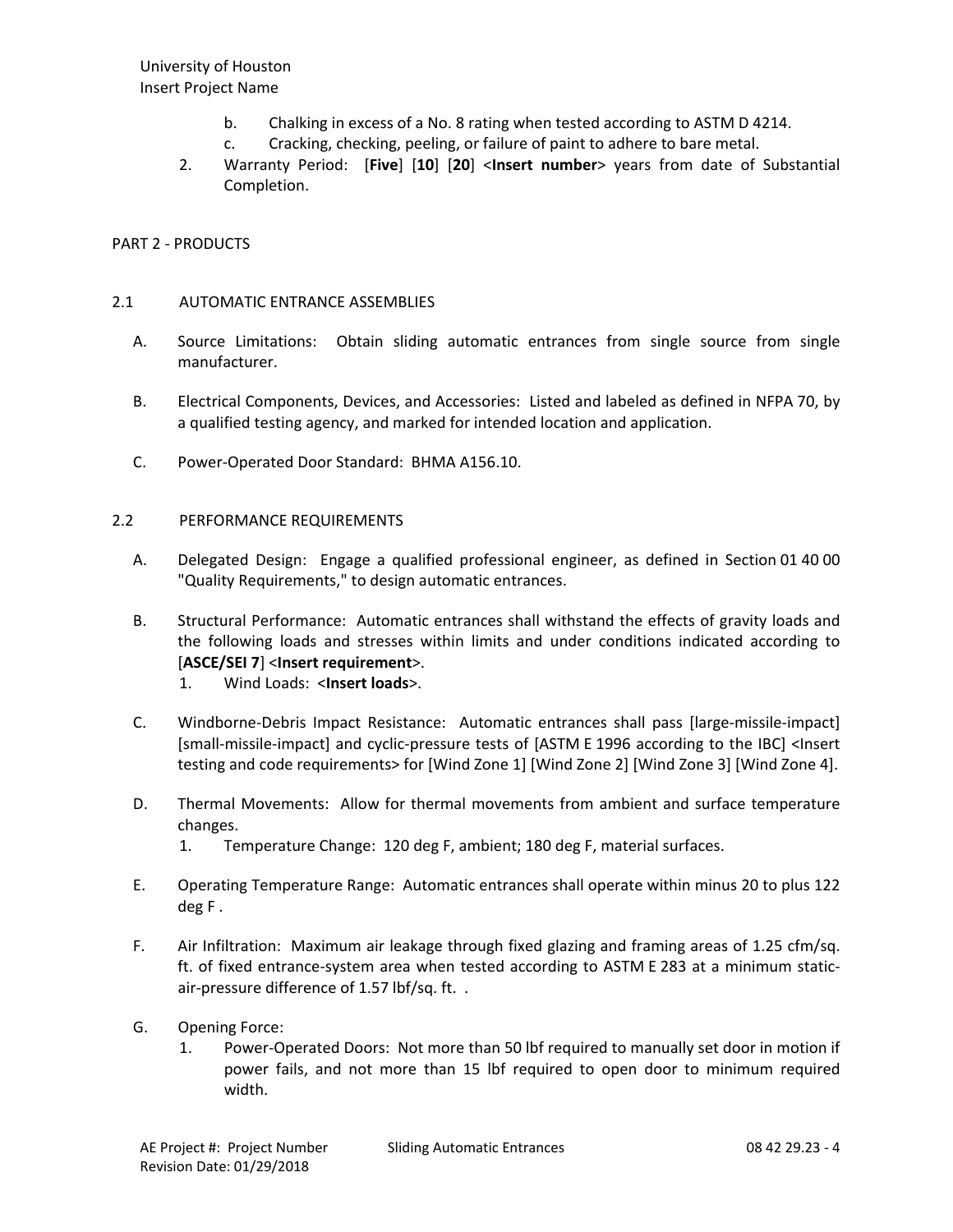- 2. Breakaway Device for Power-Operated Doors: Not more than 50 lbf required for a breakaway door or panel to open.
- H. Entrapment-Prevention Force:
	- 1. Power-Operated Sliding Doors: Not more than 30 lbf required to prevent stopped door from closing.

# 2.3 SLIDING AUTOMATIC ENTRANCES

- A. Assemblies Package: The manufacturer's sliding door package shall consist of the following materials in order to make a complete package installation: framing, flush mounted header (mounted between jambs), sliding door panel(s), stationary panel(s), operators (belt drive only linear rod not accepted), activation and safety devices, carrier assemblies, noise isolating roller track, threshold, and guide tracks (to match threshold dimensions on full breakout units).
- B. [Sliding] Automatic Entrance <Insert drawing designation>:
	- 1. Basis-of-Design Product: Subject to compliance with requirements, provide 5100 series sliding entrances by Record USA, or comparable product by one of the following:
		- a. [\[Single-\] \[and\] \[Biparting-\]Sliding Units:](http://www.specagent.com/LookUp/?ulid=6981&mf=04&src=wd)
			- 1) [Nabco Entrances Inc/](http://www.specagent.com/LookUp/?uid=123456837221&mf=04&src=wd)Gyro-Tech.
			- 2) [Gildor Automatic Doors.](http://www.specagent.com/LookUp/?uid=123456837218&mf=04&src=wd)
			- 3) <Substitutions: See Section 01 25 00 Substitution Procedures.
- C. Acceptable Configurations:
	- 1. Full Breakout: Sliding and stationary sidelite panel(s) ALL swing clear for means of emergency egress.
	- 2. Fixed sidelite: Only sliding panel swings away for emergency egress.
	- 3. Bi-folding automatic doors and "all-glass" automatic doors are not allowed.
	- 4. Operator Features
		- a. Power opening and closing.
		- b. Drive System: [**belt**].
		- c. Adjustable opening and closing speeds.
		- d. Adjustable hold-open time between zero and 30 seconds.
		- e. Obstruction recycle.
		- f. On-off/hold-open switch to control electric power to operator[**, key operated**].
	- 2. Sliding-Door Carrier Assemblies and Overhead Roller Tracks: Carrier assembly that allows vertical adjustment; consisting of nylon- or delrin-covered, ball-bearing-center steel wheels operating on a continuous roller track, or ball-bearing-center steel wheels operating on a nylon- or delrin-covered, continuous roller track. Support doors from carrier assembly by cantilever and pivot assembly.
		- a. Rollers: Minimum of two ball-bearing roller wheels and two antirise rollers for each active leaf. Each supporting roller shall be 1-3/4" in diameter.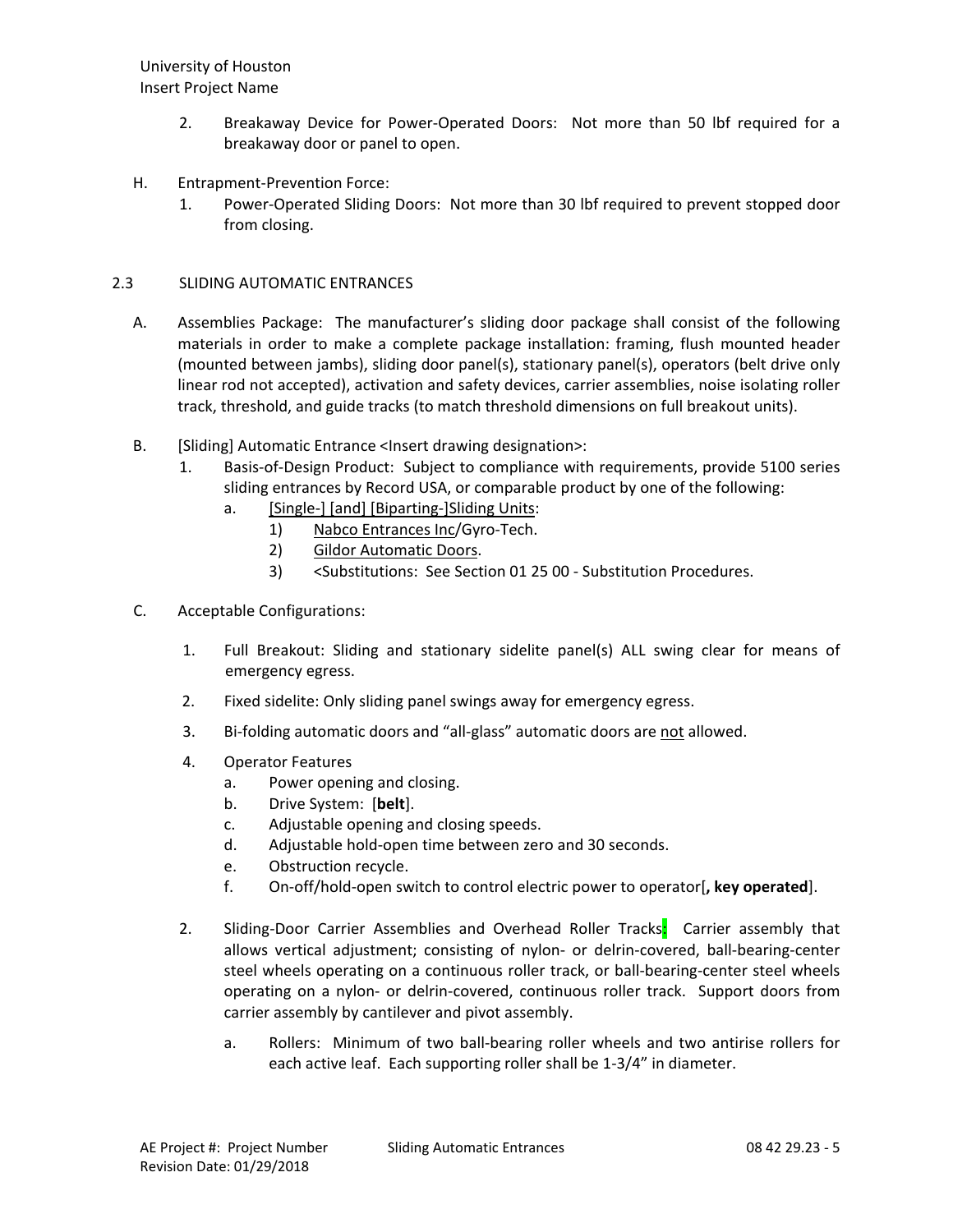- 3. Sliding-Door Threshold: Threshold members and bottom-guide-track system with stainless-steel, ball-bearing-center roller wheels.
	- a. Configuration: Saddle-type threshold across door opening and [**surfacemounted**] [**recessed**] guide-track system at sidelites.
	- b. Configuration: No threshold across door opening and [**surfacemounted**](preferred) [**recessed**] (upon approval) guide-track system at sidelites.
- 4. Controls: Activation and safety devices [**as indicated on Drawings and** ] according to BHMA standards.
	- a. Activation Device: Motion sensor mounted on each side of door header to detect pedestrians in activating zone and to open door.
	- b. Activation Device: Control mat installed on ingress side of door to detect pedestrians in activating zone and to open door.
	- c. Activation Device: [Push-plate switch] [Push-button switch] [Key switch][ on each side of door] to activate door operator.
	- d. Safety Device: Two photoelectric beams mounted in sidelite jambs on each side of door to detect pedestrians in presence zone and to prevent door from closing.
	- e. Safety Device: Presence sensor mounted to underside of door header and two photoelectric beams mounted in sidelite jambs on one side of the door to detect pedestrians in presence zone and to prevent door from closing.
	- f. Safety Device: Presence sensor mounted on each side of door header and two photoelectric beams mounted in sidelite jambs on one side of the door to detect pedestrians in presence zone and to prevent door from closing.
	- g. Safety Device: Control mat(s) installed on egress side of door to detect pedestrians in presence and safety zones and to prevent door from closing.
	- h. Sidelite Safety Device: Presence sensor, mounted above each sidelite on side of door opening through which doors travel, to detect obstructions and to prevent door from opening.
	- i. Opening-Width Control: Two-position switch that in the normal position allows sliding doors to travel to full opening width and in the alternate position reduces opening to a selected partial opening width.
- 5. Finish: Finish framing, door(s), and header with [Class I, clear anodic finish] [Class II, clear anodic finish] [Class I, color anodic finish] [Class II, color anodic finish] [bakedenamel or powder-coat finish] [high-performance organic finish (two-coat fluoropolymer)] [high-performance organic finish (three-coat fluoropolymer)] [finish matching adjacent curtain wall] [finish matching adjacent storefront].
	- a. Color: [Light bronze] [Medium bronze] [Dark bronze] [Black] [As indicated by manufacturer's designations] [Match Architect's sample] [As selected by Architect from full range of industry colors and color densities] <Insert color>.
- 6. Metal Cladding and Finish: Clad framing, door(s), and header with [No. 4 directionalsatin-finish stainless-steel sheet] [No. 8 mirrorlike reflective, nondirectional-polish-finish stainless-steel sheet] [satin-brass sheet] [polished-brass sheet] [satin-bronze sheet] [polished-bronze sheet] [metal sheet in finish matching Architect's sample] [metal sheet in finish as selected by Architect from manufacturer's full range] [metal sheet in finish matching adjacent storefront] <Insert finish>.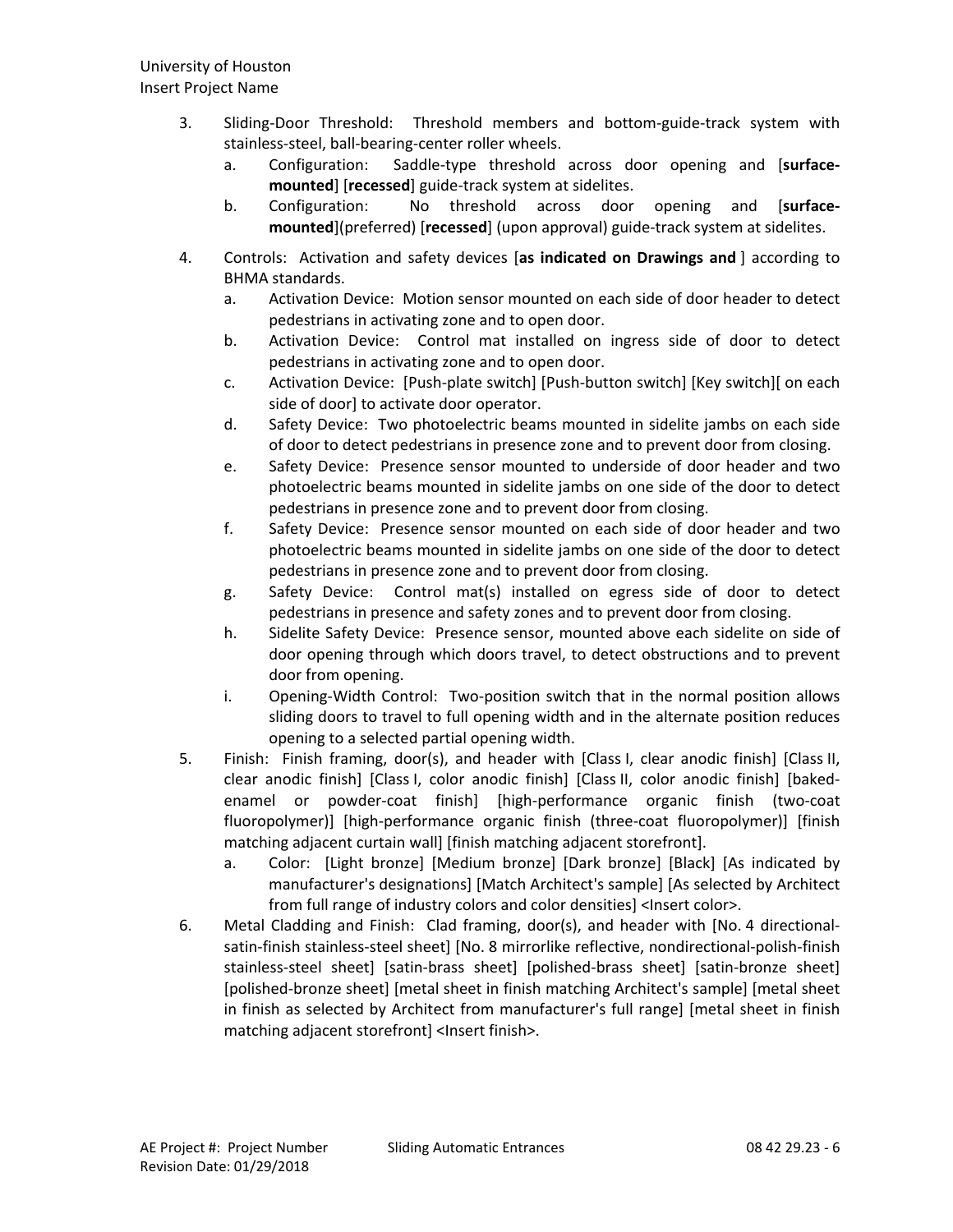# 2.4 ENTRANCE COMPONENTS

- A. Framing Members: Extruded aluminum, minimum 0.125 inch thick and reinforced as required to support imposed loads.
	- 1. Nominal Size: [As indicated on Drawings] [**1-3/4 by 4-1/2 inches**] [**1-3/4 by 6 inches**] <Insert dimensions>.
	- 2. Extruded Glazing Stops and Applied Trim: Minimum 0.062-inch wall thickness.
- B. Stile and Rail Doors: 1-3/4-inch- thick, glazed doors with minimum 0.125-inch- thick, extrudedaluminum tubular stile and rail members. Mechanically fasten corners with reinforcing brackets that are welded, or incorporate concealed tie-rods that span full length of top and bottom rails.
	- 1. Glazing Stops and Gaskets: [**Beveled**] [**Square**], snap-on, extruded-aluminum stops and preformed gaskets.
	- 2. Stile Design: [As indicated on Drawings] [Thin stile, less than **1-3/4-inch** nominal width] [Narrow stile, **2-1/8-inch** nominal width] [Medium stile, **3-1/2-inch** nominal width] [Wide stile, more than **4-inch** nominal width].
	- 3. Rail Design: [As indicated on Drawings] [**5-inch** nominal height] [**6-1/2-inch** nominal height] [**10-inch** nominal height].
	- 4. Muntin Bars: Horizontal tubular rail member for each door; match stile design and finish.
- C. [**Sidelite(s)**] [**and**] [**Transom**]: 1-3/4-inch- deep [**sidelite(s)**] [**and**] [**transom**] with minimum 0.125-inch- thick, extruded-aluminum tubular stile and rail members matching door design.
	- 1. Glazing Stops and Gaskets: Same materials and design as for stile and rail door.
	- 2. Glazing Stops and Gaskets: [**Beveled**] [**Square**], snap-on, extruded-aluminum stops and preformed gaskets.
	- 3. Muntin Bars: Horizontal tubular rail members for each sidelite; match stile design.
- D. Headers: Fabricated from minimum 0.125-inch- thick extruded aluminum and extending full width of automatic entrance units to conceal door operators and controls. Provide hinged or removable access panels for service and adjustment of door operators and controls. Secure panels to prevent unauthorized access.
	- 1. Mounting: [Surface mounted] [Concealed, with one side of header flush with framing].
	- 2. Capacity: Capable of supporting doors up to [**175 lb** per leaf over spans up to **14 feet**] <Insert load and span required> without intermediate supports.
		- a. Provide sag rods for spans exceeding 14 feet.
- E. Brackets and Reinforcements: High-strength aluminum with nonstaining, nonferrous shims for aligning system components.
- F. Signage: As required by cited BHMA standard.
	- 1. Application Process: [Decals] [Silk-screened] [Door manufacturer's standard process] <Insert requirement>.
	- 2. Provide sign materials with instructions for field application after glazing is installed.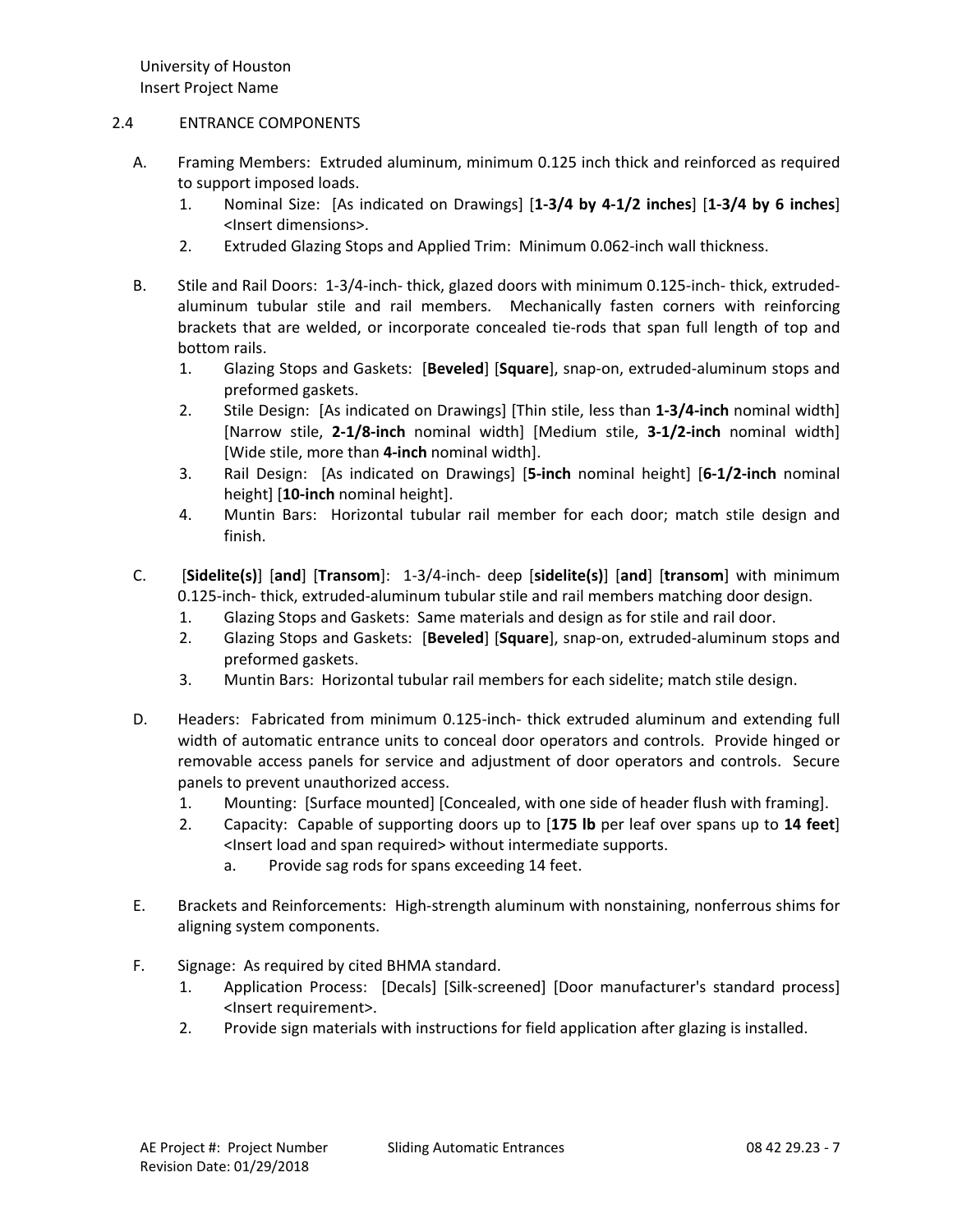## 2.5 MATERIALS

- A. Aluminum: Alloy and temper recommended by manufacturer for type of use and finish indicated.
	- 1. Extrusions: ASTM B 221.
	- 2. Sheet: ASTM B 209.
- B. Steel Reinforcement: Reinforcement with corrosion-resistant primer complying with SSPC-PS Guide No. 12.00 applied immediately after surface preparation and pretreatment. Use surface preparation methods according to recommendations in SSPC-SP COM and prepare surfaces according to applicable SSPC standard.
- C. Stainless-Steel Bars: ASTM A 276 or ASTM A 666, [**Type 304**] [**Type 316**] <**Insert type**>.
- D. Stainless-Steel Tubing: ASTM A 554, [**Grade MT 304**] [**Grade MT 316**] <**Insert grade**>.
- E. Stainless-Steel Sheet: ASTM A 240/A 240M or ASTM A 666, [**Type 304**] [**Type 316**] <**Insert type**>, stretcher-leveled standard of flatness, in entrance manufacturer's standard thickness.
- F. Brass Sheet: ASTM B 36/B 36M, Alloy UNS No. C26000 (cartridge brass, 70 percent copper), in entrance manufacturer's standard thickness.
- G. Bronze Sheet: ASTM B 36/B 36M, Alloy UNS No. C28000 (muntz metal, 60 percent copper) or Alloy UNS No. C23000 (red brass, 85 percent copper), in entrance manufacturer's standard thickness.
- H. Expanded Aluminum Mesh: [**Expanded**] [**Expanded and flattened**] aluminum sheet according to the geometry of ASTM F 1267.
- I. Polycarbonate Sheet: ASTM C 1349, Appendix X1, Type II, coated, mar-resistant, UV-stabilized polycarbonate with coating on both surfaces.
- J. Glazing: As specified in [Section 08 80 00 "Glazing."] [Section 08 88 53 "Security Glazing."]
- K. Sealants and Joint Fillers: As specified in Section 07 92 00 "Joint Sealants."
- L. Nonmetallic, Shrinkage-Resistant Grout: Premixed, nonmetallic, noncorrosive, nonstaining grout; complying with ASTM C 1107/C 1107M; of consistency suitable for application.
- M. Bituminous Coating: Cold-applied asphalt emulsion complying with ASTM D 1187.
- N. Fasteners and Accessories: Corrosion-resistant, nonstaining, nonbleeding fasteners and accessories compatible with adjacent materials.

#### 2.6 DOOR OPERATORS AND CONTROLS

A. General: Provide operators and controls, which include activation and safety devices, according to BHMA standards, for condition of exposure, and for long-term, maintenance-free operation under normal traffic load for type of occupancy indicated.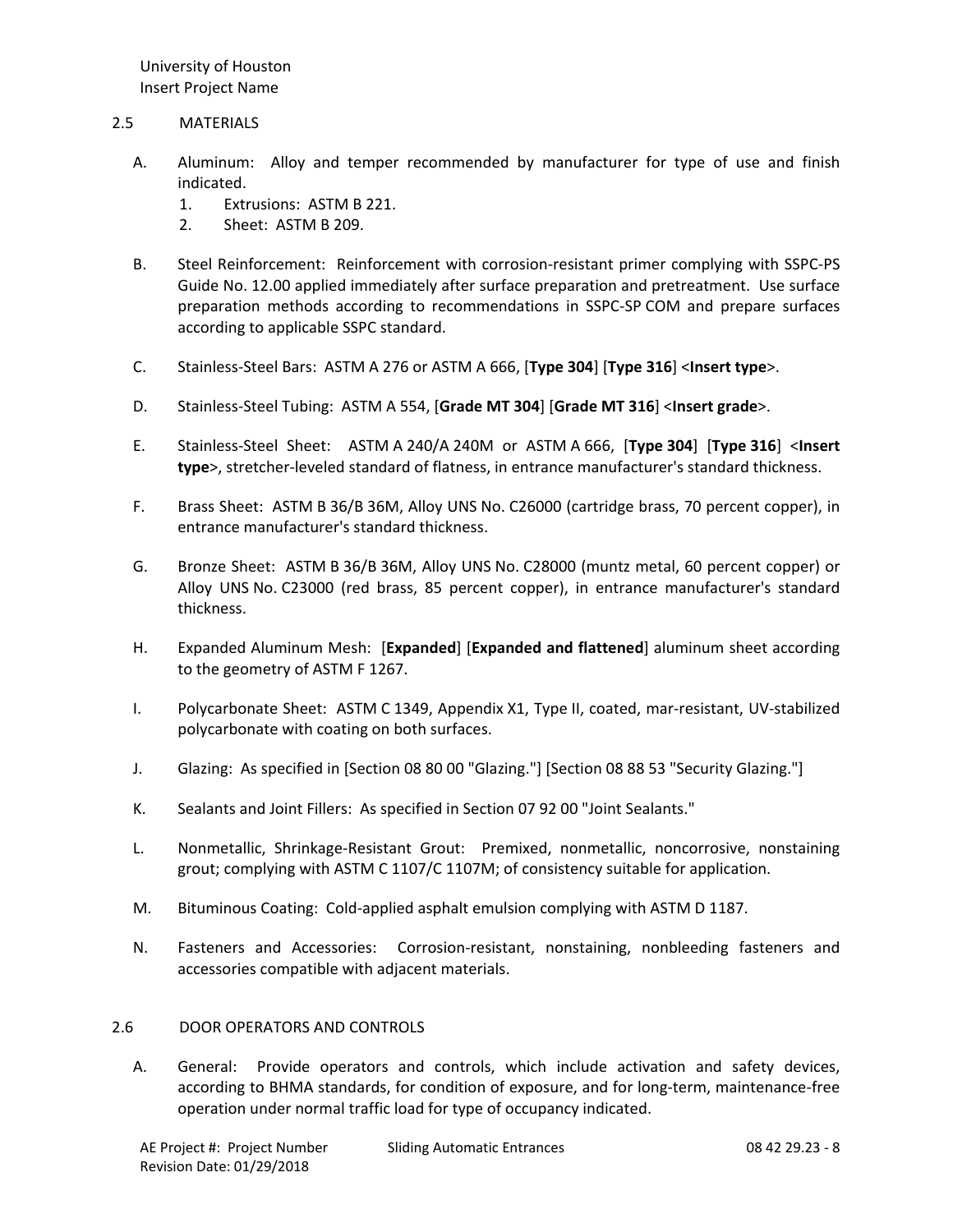- B. Door Operators: Provide door operators of size recommended by manufacturer for door size, weight, and movement.
	- 1. Door Operator Performance: Door operators shall open and close doors and maintain them in fully closed position when subjected to Project's design wind loads.
	- 2. Electromechanical Operators: Door movement shall be driven by a sealed, low voltage class II, 1/8 horsepower 24v DC motor and gearbox and nylon reinforced drive belt. The motor shall have a current draw of not more than 100 watts. The sealed motor gearbox assembly shall be capable of driving door leaves up to 225 lbs. A second motor gearbox can be utilized on the same application giving capability of moving door panels weighing up to 450 lbs. The motor gearbox assembly shall be mounted directly to the header extrusion by means of three (3) each M5 x ¼" threaded standoff bolts.
- C. Motion Sensors: Self-contained, K-band-frequency, microwave-scanner units; fully enclosed by its plastic housing; adjustable to provide detection-field sizes and functions required by BHMA A156.10.
	- 1. Provide capability for switching between bidirectional and unidirectional detection.
	- 2. For one-way traffic, sensor on egress side shall not be active when doors are fully closed.
	- 3. Approved Sensors (for sliding doors):
		- a. Wizard by BEA
		- b. Eye One by Optex
- D. Presence Sensors: Self-contained, active-infrared scanner units; adjustable to provide detection-field sizes and functions required by BHMA A156.10. Sensors shall remain active at all times.
	- 1. Approved Sensors):
		- a. Wizard by BEA
		- b. Eye One by Optex
- E. Photoelectric Beams: Pulsed infrared, sender-receiver assembly for recessed mounting. Beams shall not be active when doors are fully closed.
- F. Control Mats: 1/2-inch- thick, synthetic-rubber or flexible-plastic mat in safety-ribbed surface pattern, with extruded-aluminum frame; with pressure switches for low-voltage control wiring; and complying with performance requirements of BHMA A156.10.
	- 1. Frame: [Recessed to fit flush with floor, with concealed anchors] [Surface mounted, with tapered safety edge].
	- 2. Size: As indicated, but no smaller than required by BHMA A156.10 including Appendix A.
	- 3. Color: [As indicated by manufacturer's designations] [Match Architect's sample] [As selected by Architect from full range of industry colors and color densities].
- G. Push-Plate Switch: Momentary-contact door-control switch with flat push-plate actuator[ **with contrasting-colored, engraved message**].
	- 1. Configuration: [**Round**] [**Square**] push plate with 4-by-4-inch junction box.
		- a. Mounting: [As indicated on Drawings] [Recess mounted, semiflush in wall] [Surface mounted on wall].
	- 2. Configuration: Rectangular push plate with 2-by-4-inch junction box.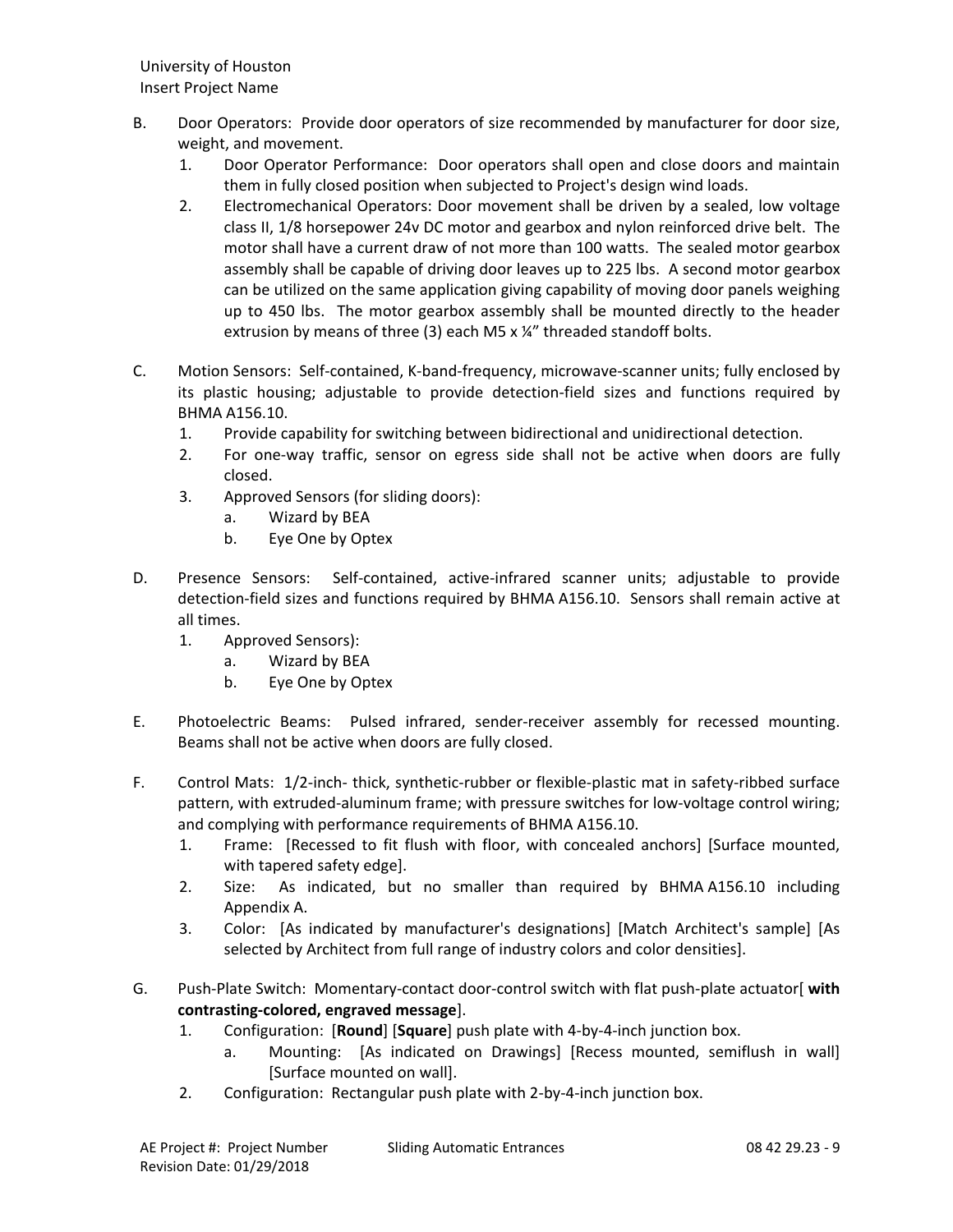- a. Mounting: [As indicated on Drawings] [Recess mounted, semiflush in wall] [Recess mounted in door jamb] [Surface mounted on wall] [Surface mounted on post] [Surface mounted on guide rail].
- 3. Push-Plate Material: [**Stainless steel**] [**Plastic**] as selected by Architect from manufacturer's full range.
- 4. Message: [Plain face with no message.] ["Push to Open."] [International symbol of accessibility.] [International symbol of accessibility and "Push to Open."]
- H. Push-Button Switch: Momentary-contact door-control switch with one red-button actuator; enclosed in nominal [**2-by-4-inch**] [**4-by-4-inch**] junction box.
	- 1. Provide faceplate engraved with "Press to Open" letters[ **and international symbol of accessibility**] in contrasting color.
	- 2. Provide blue plastic cover engraved with "Press Button to Open" in white letters and international symbol of accessibility.
	- 3. Mounting: [As indicated on Drawings] [Surface mounted on wall] [Surface mounted on post] [Surface mounted on guide rail] [Recess mounted in wall].
	- 4. Face-Plate Material: [**Stainless steel**] [**Painted metal**] as selected by Architect from manufacturer's full range.
- I. Key Switch: Recess-mounted, door-control switch with key-controlled actuator; enclosed in 2 by-4-inch junction box. Provide faceplate engraved with letters indicating switch functions.
	- 1. Face-Plate Material: [**Stainless steel**] [**Painted metal**] as selected by Architect from manufacturer's full range.
	- 2. Functions: [On-off, momentary contact] [On-off, maintained contact] [Two-way automatic, hold open, one-way exit, and off] [Two-way automatic, hold open, one-way exit, off, full open, and partial open].
	- 3. Mounting: [As indicated on Drawings] [Recess mounted, semiflush in wall] [Recess mounted in door jamb] [Surface mounted on wall] [Surface mounted on post].
- J. Wireless or Remote Radio Control Switch: Auxiliary radio control system consisting of headermounted receiver and [**wall-mounted**] [**hand-held, battery-operated**] transmitter switch[ **for each entrance**] <**Insert requirement**>.
	- 1. Wall-Mounted Transmitter Switch: One red-button, momentary-contact actuator enclosed in 4-by-4-inch junction box. Provide blue plastic cover engraved with "Press Button to Open" in white letters and international symbol of accessibility.
- K. Electrical Interlocks: Unless units are equipped with self-protecting devices or circuits, provide electrical interlocks to prevent activation of operator when door is locked, latched, or bolted.

# 2.7 HARDWARE

- A. Weather Stripping: Replaceable components.
	- 1. Sliding Type: AAMA 701, made of wool, polypropylene, or nylon woven pile with nylonfabric or aluminum-strip backing.
- B. ANSI A156.5, Grade 1, 2-Point Locking provided and installed in the strike rail. Mfg's. standard hook bolt lock operated by exterior cylinder and interior cylinder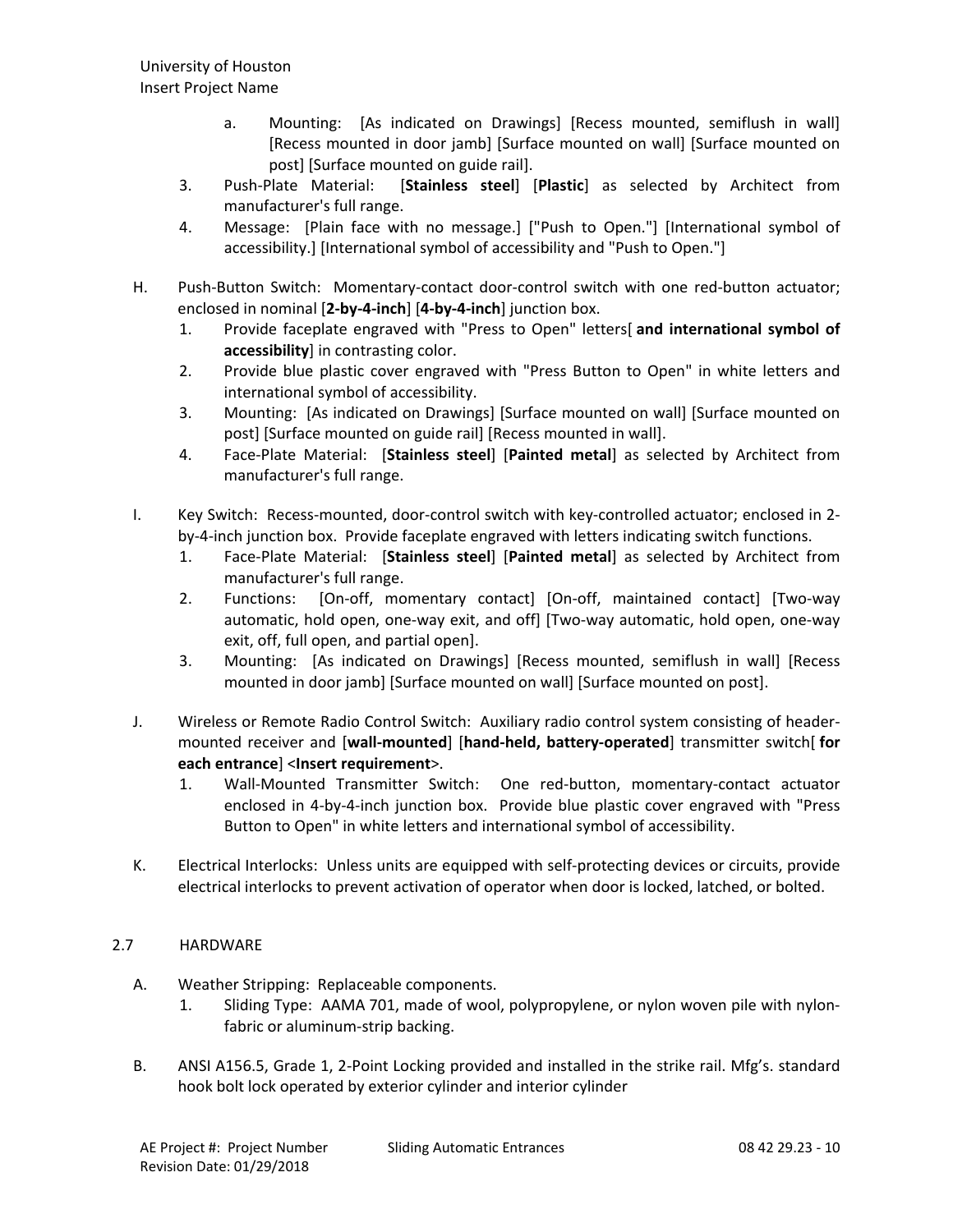- 1. Hook Bolt Latch: Laminated steel, latching into jamb or strike rail
- 2. Two-Point Locking: Provide locking device that provide locking capability into the adjacent strike rail or jamb and extends a flush bolt into the overhead carriage assembly. Deadbolt locking options include the following:
	- a. Three-Point Locking for bi-parting door
	- b. Lock indicators
	- c. Adams-Rite 4550
- C. Reset Button: To be installed at the top of the Automatic door header. Keyed Junction Box: Required to kill power to door, must use cylinder with IC Best 7 pin core to be mounted no higher than (5) foot from the finish floor.
- D. Flush Panic Exit Device recessed in muntin bar or as specified for each project.
- E. There must be (20) keys included for the (new) "Automatic" sliding door units.
- F. S.M.A.R.T. Panel (Self Monitoring Accurate Reporting Technology): Provide manufacturer's standard jamb mounted control panel for complete control and reporting of the automatic sliding door. Control panel capabilities include, but are not limited to the following:
	- 1. Power On/Off
	- 2. Full Open/Partial Open
	- 3. Hold Open/Closed/Automatic Operation
	- 4. Daily Safety Check Reminder
	- 5. Diagnostic Reporting and Door Cycle Count
	- 1. Adjustable nylon sweep in the bottom of sliding door(s)
	- 2. Double pile weather stripping on the strike rail of sliding door(s)
	- 3. Single pile weather stripping at the following locations:
		- a. Between the carriage assembly and header
		- b. Lead stile of sidelite(s)
		- c. Pivot stile of sidelite(s)
		- d. Rain Guard To be installed at all "Outside" mounted sensors.

# 2.8 ACCESSORIES

- A. Guide Rails: [**Anodized aluminum**] [**Baked-enamel or powder-coated aluminum**] [**Stainless steel**], fabricated from [**bars**] [**or**] [**tubing**], minimum 30 inches high, and finished to match doors unless otherwise indicated; positioned and projecting from face of door jamb for distance as indicated, but not less than [**that required by BHMA A156.10 for type of door and direction of travel**] <**Insert dimension**>; with filler panel.
	- 1. Filler Panel: [Expanded aluminum mesh] [Clear polycarbonate sheet] [Colored polycarbonate sheet] <Insert material>.
		- a. Orient expanded aluminum mesh with long dimension of diamonds [**parallel to top rail**] [**perpendicular to top rail**].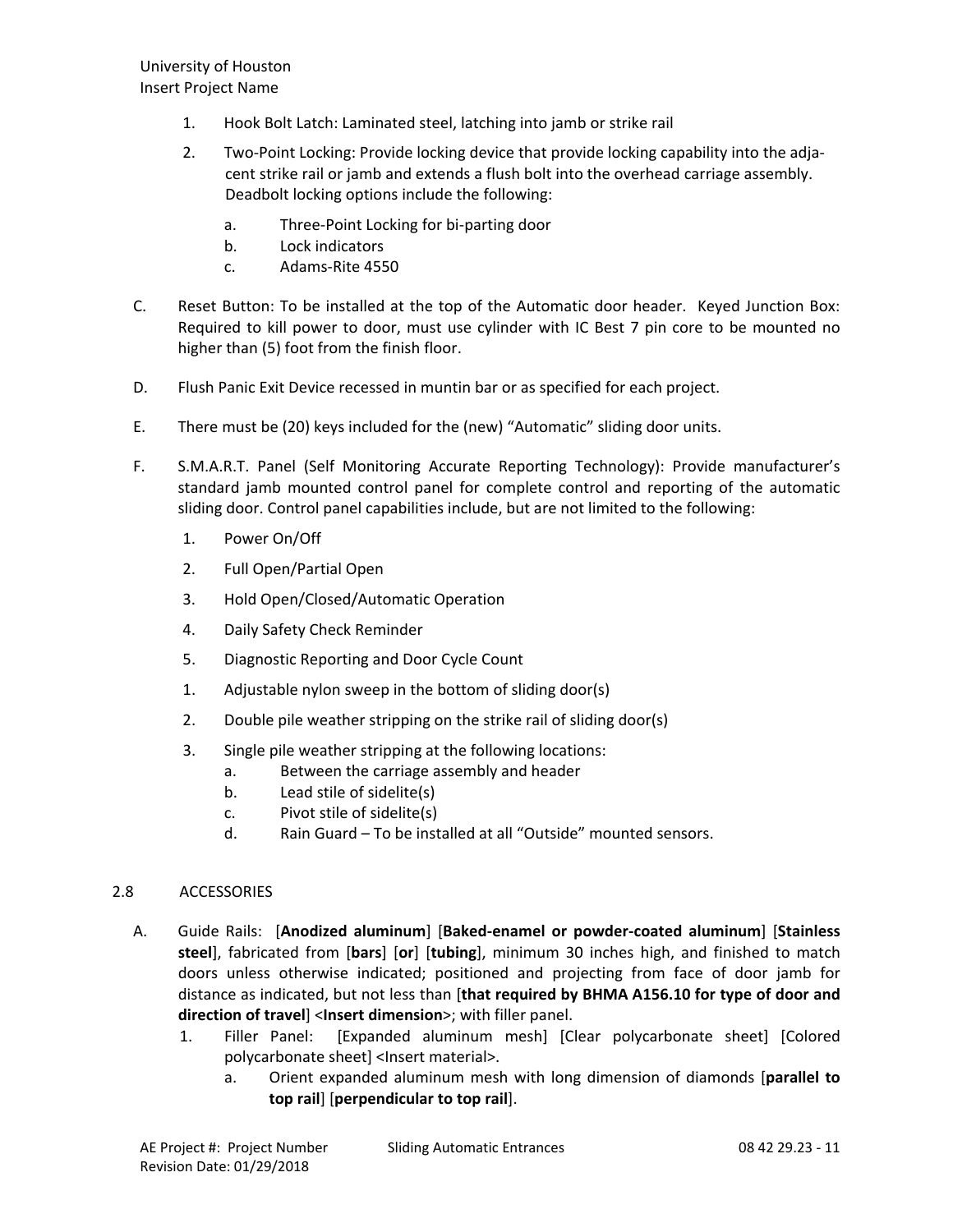- b. Color: [Match Architect's sample] [As selected by Architect from manufacturer's full range] <lnsert color>.
- 2. Mounting: [As indicated on Drawings] [Jamb and floor] [Floor, freestanding].
- 3. Aluminum Finish: [Class I, clear anodic finish] [Class II, clear anodic finish] [Class I, color anodic finish] [Class II, color anodic finish] [Baked-enamel or powder-coat finish] [Finish matching door and frame] <Insert finish>.
	- a. Color: [Light bronze] [Medium bronze] [Dark bronze] [Black] [Match Architect's sample] [As selected by Architect from full range of industry colors and color densities] <Insert color>.
- 4. Stainless-Steel Finish: [No. 4 directional-satin-finish stainless steel] [Finish matching door and frame] <Insert finish>.
- B. Guide Rails: See [Section 05 52 13 "Pipe and Tube Railings."] [Section 05 73 00 "Decorative Metal Railings."]

# 2.9 FABRICATION

- A. General: Factory fabricate automatic entrance components to designs, sizes, and thicknesses indicated and to comply with indicated standards.
	- 1. Form aluminum shapes before finishing.
	- 2. Weld in concealed locations to greatest extent possible to minimize distortion or discoloration of finish. Remove weld spatter and welding oxides from exposed surfaces by descaling or grinding.
	- 3. Use concealed fasteners to greatest extent possible. Where exposed fasteners are required, use countersunk Phillips flat-head machine screws[**, finished to match framing**] [**, fabricated from stainless steel**].
		- a. Where fasteners are subject to loosening or turning out from thermal and structural movements, wind loads, or vibration, use self-locking devices.
		- b. Reinforce members as required to receive fastener threads.
	- 4. Where aluminum will contact dissimilar metals, protect against galvanic action by painting contact surfaces with primer or by applying sealant or tape recommended by manufacturer for this purpose.
- B. Framing: Provide automatic entrances as prefabricated assemblies. Complete fabrication, assembly, finishing, hardware application, and other work before shipment to Project site.
	- 1. Fabricate tubular and channel frame assemblies with welded or mechanical joints. Provide subframes and reinforcement as required for a complete system to support required loads.
	- 2. Perform fabrication operations in manner that prevents damage to exposed finish surfaces.
	- 3. Form profiles that are sharp, straight, and free of defects or deformations.
	- 4. Provide components with concealed fasteners and anchor and connection devices.
	- 5. Fabricate components with accurately fitted joints with ends coped or mitered to produce hairline joints free of burrs and distortion.
	- 6. Fabricate exterior components to drain condensation and water passing joints within system to the exterior.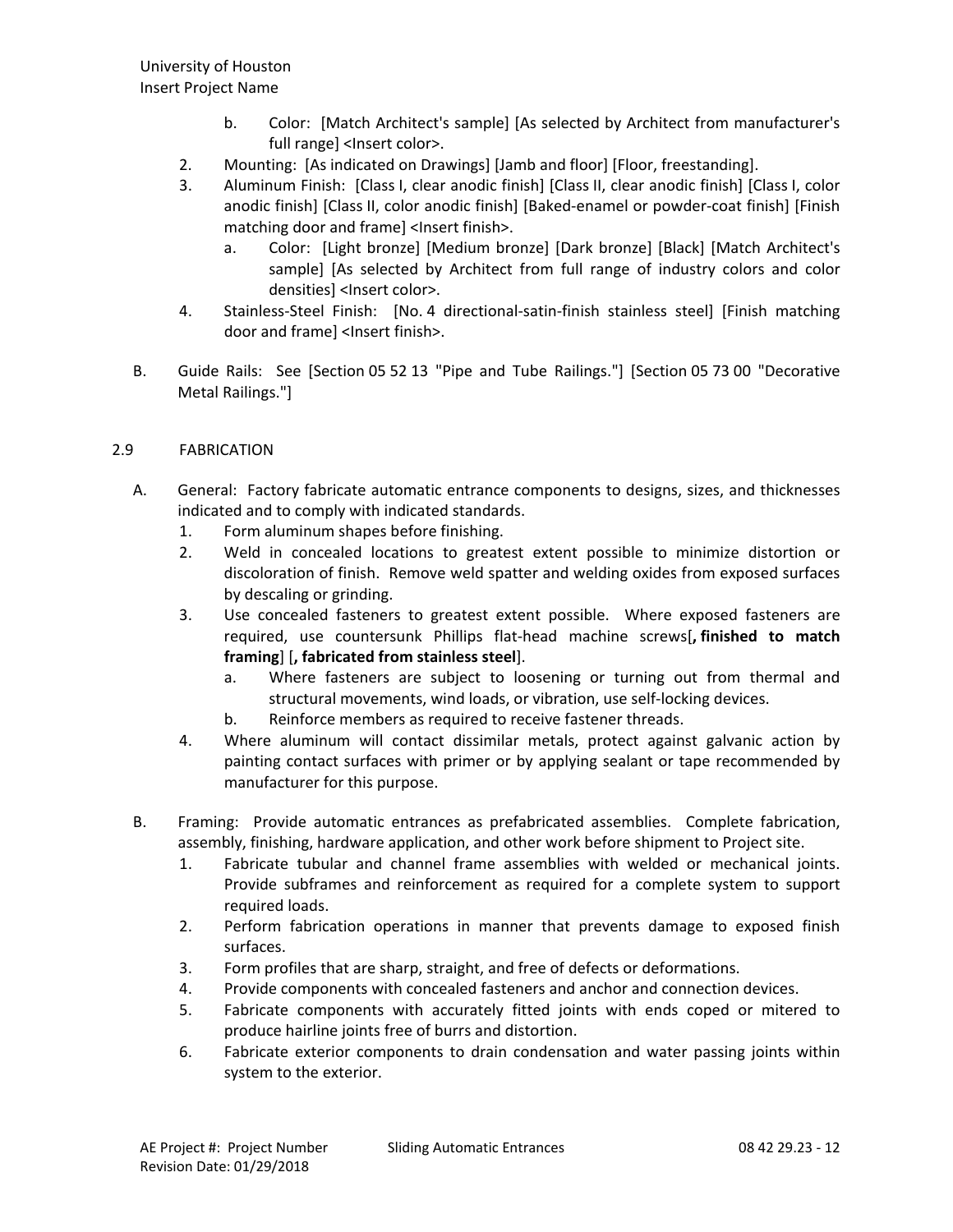- 7. Provide anchorage and alignment brackets for concealed support of assembly from building structure.
- 8. Allow for thermal expansion of exterior units.
- C. Doors: Factory fabricated and assembled in profiles indicated. Reinforce as required to support imposed loads and for installing hardware.
- D. Metal Cladding: Factory-fabricated and installed metal cladding, completely covering all visible surfaces as part of prefabricated entrance assembly before shipment to Project site.
	- 1. Perform fabrication operations in manner that prevents damage to exposed finish surfaces.
	- 2. Form profiles that are sharp, straight, and free of defects or deformations.
	- 3. Provide components with concealed fasteners and anchor and connection devices.
	- 4. Fabricate components with accurately fitted joints with ends coped or mitered to produce hairline joints free of burrs and distortion.
	- 5. Fabricate exterior components to drain water passing joints and condensation and moisture occurring or migrating within system to the exterior.
	- 6. Allow for thermal expansion at exterior entrances.
- E. Door Operators: Factory fabricated and installed in headers, including adjusting and testing.
- F. Glazing: Fabricate framing with minimum glazing edge clearances for thickness and type of glazing indicated, according to GANA's "Glazing Manual."
	- 1. Doors and Sidelites: Doors and sidelites shall be capable of accepting the same thickness of glass for fixed sidelite and full break-out units. Exterior Glass Stop Extrusion: Doors and side-lites shall be provided with non-removable security glazing system at exterior. Glazing Prep: Standard glazing prep to be for  $(\frac{1}{4})$  glass, optional glazing prep includes: (1") glazing & (5/8") glazing prep.
- G. Hardware: Factory install hardware to greatest extent possible; remove only as required for final finishing operation and for delivery to and installation at Project site. Cut, drill, and tap for factory-installed hardware before applying finishes.
	- 1. Provide sliding-type weather stripping, mortised into door, at perimeter of doors[ **and breakaway sidelites**].
- H. Controls:
	- 1. General: Factory install activation and safety devices in doors and headers as required by BHMA A156.10 for type of door and direction of travel.
	- 2. Install photoelectric beams in vertical jambs of sidelites, with dimension above finished floor as follows:
		- a. Top Beam: [**48 inches**] <Insert dimension>.
		- b. Bottom Beam: [**24 inches**] <Insert dimension>.

# 2.10 GENERAL FINISH REQUIREMENTS

A. Protect mechanical finishes on exposed surfaces from damage by applying a strippable, temporary protective covering before shipping.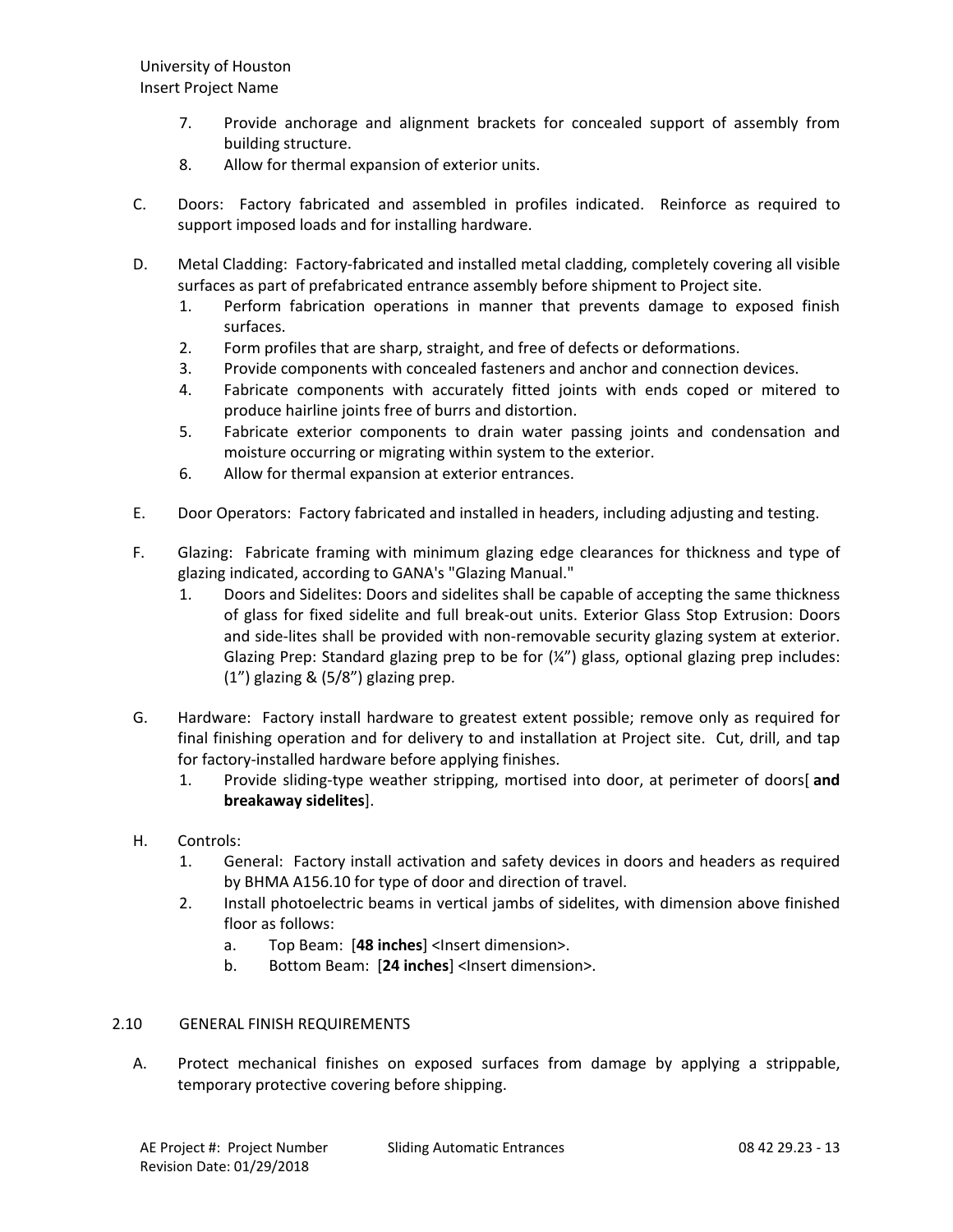- B. Apply organic and anodic finishes to formed metal after fabrication unless otherwise indicated.
- C. Appearance of Finished Work: Noticeable variations in same piece are not acceptable. Variations in appearance of adjoining components are acceptable if they are within the range of approved Samples and are assembled or installed to minimize contrast.

# 2.11 ALUMINUM FINISHES

- A. Clear Anodic Finish: AAMA 611, [AA-M12C22A41, Class I, 0.018 mm] [AA-M12C22A31, Class II, 0.010 mm] or thicker.
- B. Color Anodic Finish: AAMA 611, [AA-M12C22A42/A44, Class I, 0.018 mm] [AA-M12C22A32/A34, Class II, 0.010 mm] or thicker.
- C. Baked-Enamel or Powder-Coat Finish: AAMA 2603 except with a minimum dry film thickness of 1.5 mils. Comply with coating manufacturer's written instructions for cleaning, conversion coating, and applying and baking finish.
- D. High-Performance Organic Finish: Two-coat fluoropolymer finish complying with [**AAMA 2604**] [**AAMA 2605**] and containing not less than [**50**] [**70**] percent PVDF resin by weight in color coat. Prepare, pretreat, and apply coating to exposed metal surfaces to comply with coating and resin manufacturers' written instructions.
- E. High-Performance Organic Finish: Three-coat fluoropolymer finish complying with AAMA 2605 and containing not less than [**50**] [**70**] percent PVDF resin by weight in both color coat and clear topcoat. Prepare, pretreat, and apply coating to exposed metal surfaces to comply with coating and resin manufacturers' written instructions.

# PART 3 - EXECUTION

# 3.1 EXAMINATION

- A. Examine conditions, with Installer present, for compliance with requirements for installation tolerances, header support, and other conditions affecting performance of automatic entrances.
- B. Examine roughing-in for electrical systems to verify actual locations of power connections before automatic entrance installation.
- C. Proceed with installation only after unsatisfactory conditions have been corrected.

#### 3.2 INSTALLATION

A. General: Install automatic entrances according to manufacturer's written instructions and cited BHMA standard for direction of pedestrian travel, including signage, controls, wiring, and connection to the building's power supply.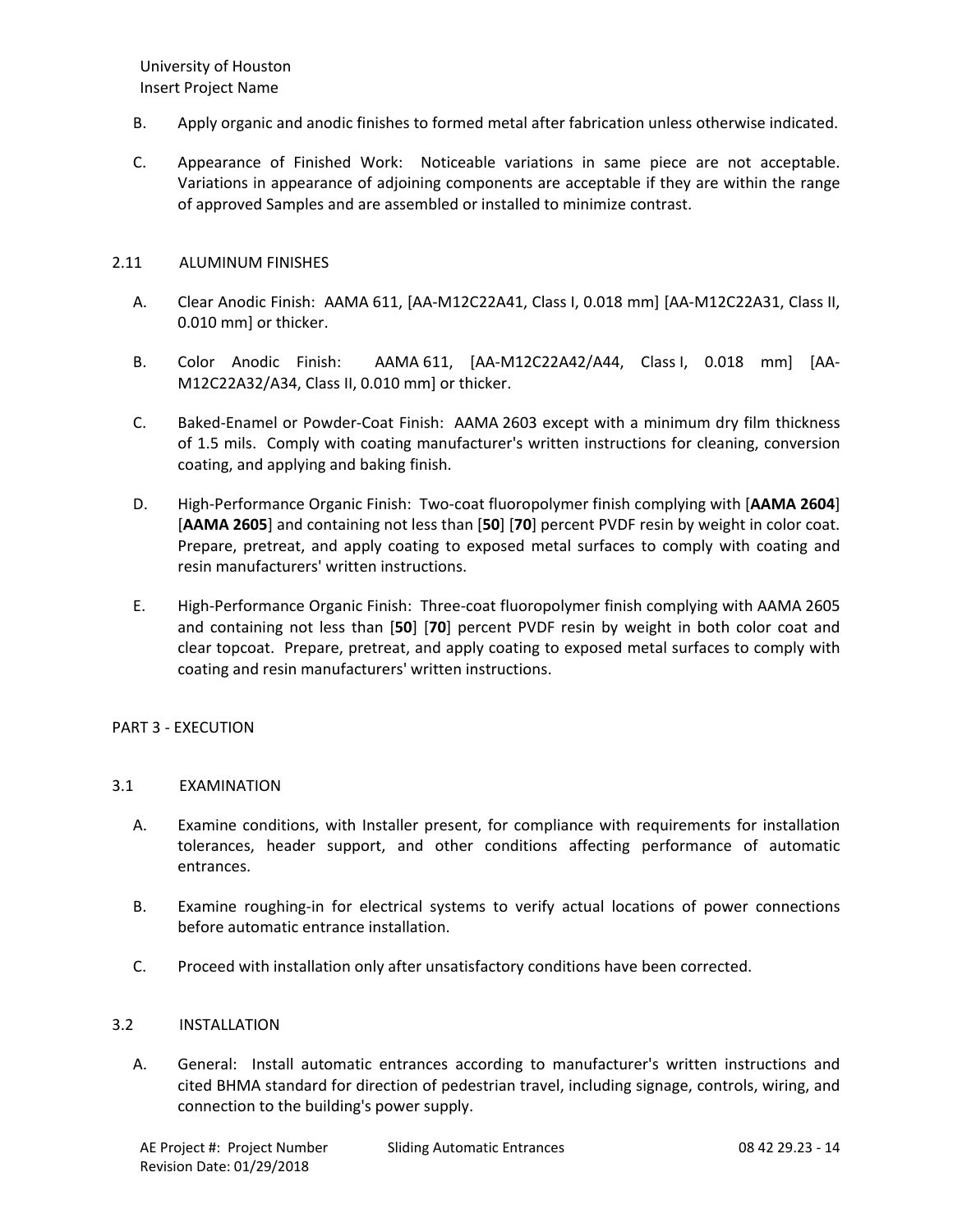- 1. Do not install damaged components. Fit frame joints to produce hairline joints free of burrs and distortion. Rigidly secure nonmovement joints. Seal joints watertight.
- 2. Where aluminum will contact dissimilar metals, protect against galvanic action by painting contact surfaces with primer or by applying sealant or tape recommended by manufacturer for this purpose.
- 3. Where aluminum will contact concrete or masonry, protect against corrosion by painting contact surfaces with bituminous coating.
- B. Entrances: Install automatic entrances plumb and true in alignment with established lines and grades without warp or rack of framing members and doors. Anchor securely in place.
	- 1. Install surface-mounted hardware using concealed fasteners to greatest extent possible.
	- 2. Set headers, carrier assemblies, tracks, operating brackets, and guides level and true to location with anchorage for permanent support.
	- 3. Install components to drain water passing joints, condensation occurring within framing members, and moisture migrating within system to exterior.
	- 4. Level recesses for recessed thresholds using nonshrink grout.
- C. Door Operators: Connect door operators to electrical power distribution system.
- D. Access-Control Devices: Connect access-control devices to access-control system as specified in Section 28 13 00 "Access Control."
- E. Controls: Install and adjust activation and safety devices according to manufacturer's written instructions and cited BHMA standard for direction of pedestrian travel. Connect control wiring according to Section 26 05 19 "Low-Voltage Electrical Power Conductors and Cables."
- F. Guide Rails: Install rails according to BHMA A156.10, including Appendix A, and manufacturer's written instructions unless otherwise indicated.
- G. Glazing: Install glazing as specified in [Section 08 80 00 "Glazing."] [Section 08 88 53 "Security Glazing."]
- H. Sealants: Comply with requirements specified in Section 07 92 00 "Joint Sealants" to provide weathertight installation.
	- 1. Set [**thresholds,** ] [**bottom-guide-track system,** ]framing members and flashings in full sealant bed.
	- 2. Seal perimeter of framing members with sealant.
- I. Signage: Apply signage on both sides of each door[ **and breakaway sidelite**] as required by cited BHMA standard for direction of pedestrian travel.
- J. Wiring within Automatic Entrance Enclosures: Bundle, lace, and train conductors to terminal points with no excess and without exceeding manufacturer's written limitations on bending radii. Provide and use lacing bars and distribution spools.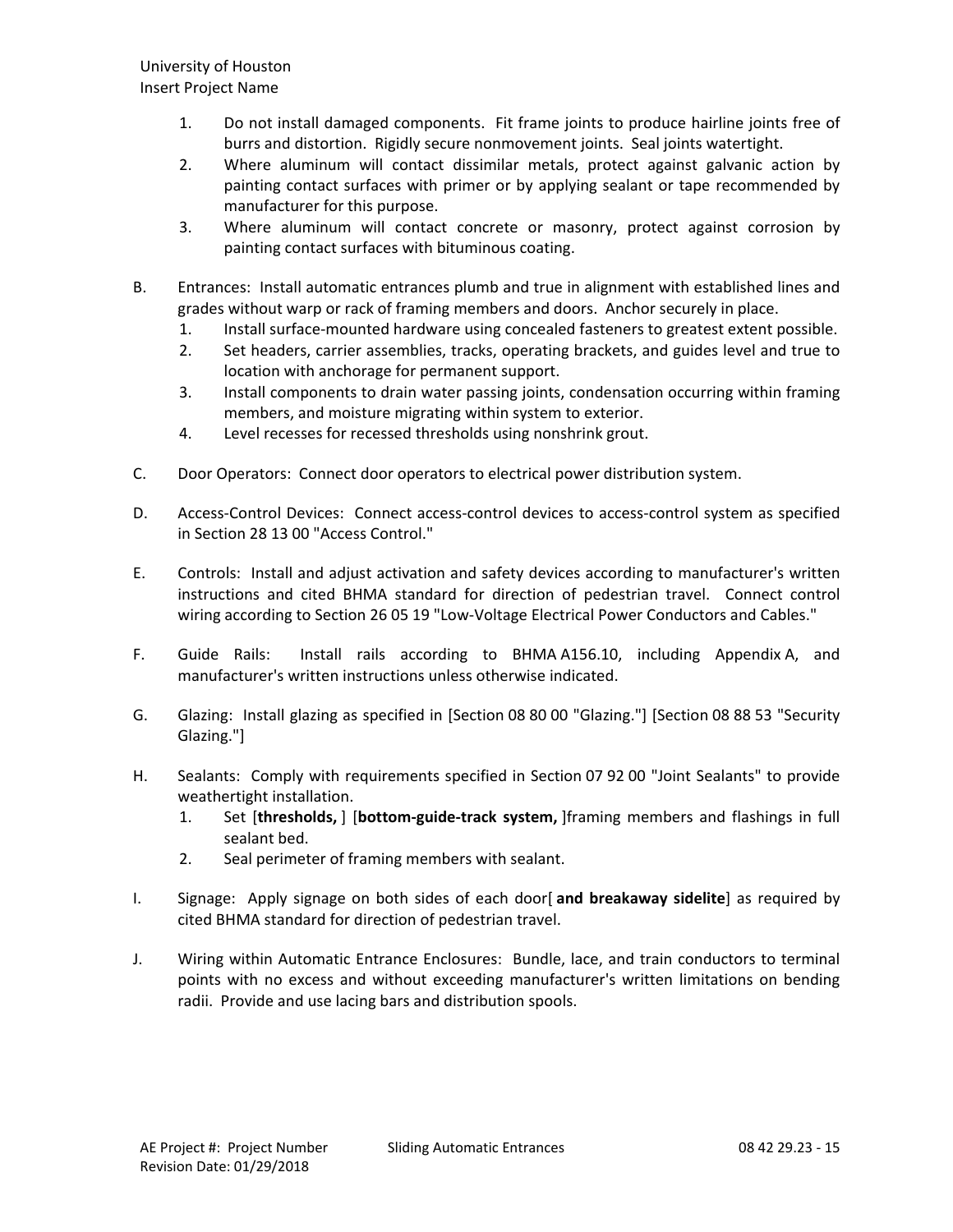### 3.3 FIELD QUALITY CONTROL

- A. Automatic Sliding Door units must be installed by "AAADM" Certified Trained Technicians. Certification Numbers must be presented prior to commencing work.
- B. Installing company of the equipment, to provide local central dispatch system for warranty service, this is to be available 24 hours a day, 365 days per year. A sticker will be placed in a prominent position on the header of each installed unit giving details of local service company, name and telephone number.
- C. The door company information consisting of the product "Warranty" is required at the time the project is closed out. The "Warranty" document will designate the completion date and the duration of the "Warranty" for work performed.
- D. Automatic entrances will be considered defective if they do not pass tests and inspections.
- E. Prepare test and inspection reports.

# 3.4 ADJUSTING

- A. Adjust hardware, moving parts, door operators, and controls to function smoothly, and lubricate as recommended by manufacturer; comply with requirements of applicable BHMA standards.
	- 1. Adjust exterior doors for weathertight closure.
- B. Readjust door operators and controls after repeated operation of completed installation equivalent to three days' use by normal traffic (100 to 300 cycles).
- C. Occupancy Adjustments: When requested within [**12**] <**Insert number**> months of date of Substantial Completion, provide on-site assistance in adjusting system to suit actual occupied conditions. Provide up to [**two**] <**Insert number**> visits to Project during other-than-normal occupancy hours for this purpose.

#### 3.5 CLEANING

- A. Clean glass and metal surfaces promptly after installation. Remove excess glazing and sealant compounds, dirt, and other substances. Repair damaged finish to match original finish.
	- 1. Comply with requirements in [**Section 08 80 00 "Glazing"**] [for cleaning and maintaining glass.

#### 3.6 MAINTENANCE SERVICE

A. Initial Maintenance Service: Beginning at Substantial Completion, maintenance service shall include [**24**] months' full maintenance by skilled employees of automatic entrance Installer. Include [**monthly**] [**quarterly**] preventive maintenance, repair or replacement of worn or defective components, lubrication, cleaning, and adjusting as required for proper automatic